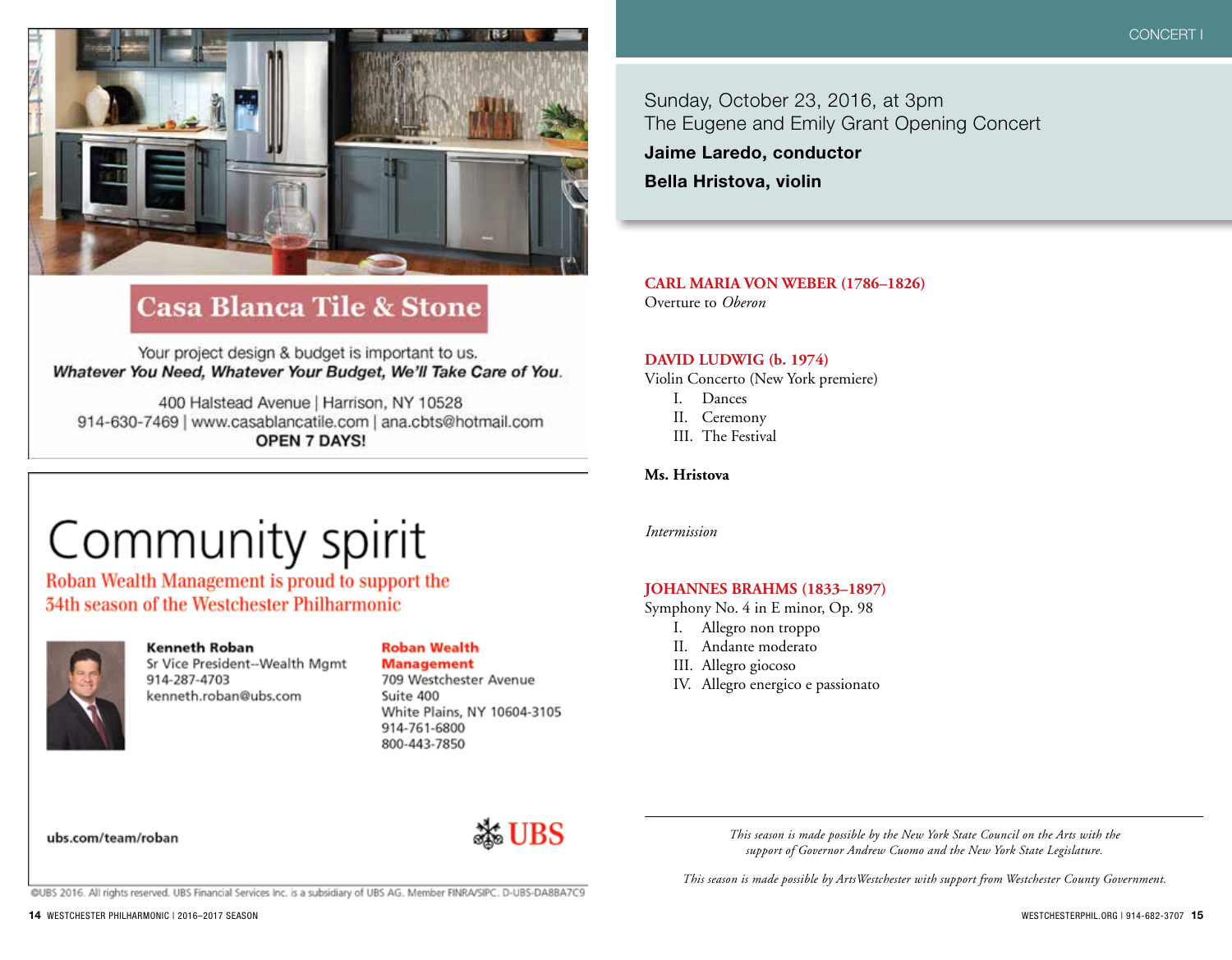#### Overture to *Oberon* **CARL MARIA VON WEBER**

Born 18 or 19 November, 1786 in Eutin, near Lübeck, Germany Died 5 June, 1826 in London, England

*Approximate duration: 9 minutes*

- •Weber is regarded as the father of German romantic opera
- His orchestral writing is rich in color and melodies
- Notice the skillful dialogue among horns, woodwinds, and strings
- •Think *A Midsummer Night's Dream* magic crossed with an exotic Mid-Eastern setting
- Be prepared for a big surprise when the Allegro bursts forth

Carl Maria von Weber is surely one of the most underrated composers in all music. He was a brilliant pianist and left a wealth of splendid solo and concerted keyboard music, the most famous of which is *Invitation to the Dance*, Op. 260 (1819). He wrote as wonderfully for clarinet (his favorite orchestral instrument) as did Mozart before him and Brahms after. Among German romantic composers, no one had a greater impact on the development of an independent German style of opera. Above all, Weber was a master of the orchestra, composing with assurance, formal control and the enthusiasm of an imagination that bubbles over with delightful themes.

Nowhere does Weber's immense talent manifest itself more concisely than in his operatic overtures, virtually all of which have become orchestral concert staples. In *Oberon* (1826), his final operatic score, he

left us much of his finest music, beginning with this splendid overture. Weber revised it extensively and repeatedly while rehearsals were in progress, with results that were sadly unappreciated by his first audiences. They compared the opera unfavorably with his earlier triumph, *Der Freischütz* (1821). Posterity has been far more generous in reassessing *Oberon.* Weber's biographer John Warrack considers it to be Weber's orchestral masterpiece. He notes:

Berlioz, who passionately admired the score and was indeed profoundly influenced by it, points out the remarkable use in the overture of violas and cellos above two clarinets in their lowest register, which he finds *neuf et saisissant* [new and striking]; and the whole of *Oberon* might be taken as a primer of how to score for woodwinds.

The overture is in sonata form with a slow introduction. Within that time-honored framework, Weber evokes the magic and exoticism of his tale, which borrows the characters Oberon, Titania and Puck from *A Midsummer Night's Dream* and transports them to Baghdad in search of a faithful mortal couple. If we consider the overture's introduction as an evocation of Oberon's enchanted domain, and the balance as the adventure-packed plot (it includes the theme from the principal soprano aria), we have the entire opera in glorious microcosm.

The score calls for two flutes, two oboes, two clarinets, two bassoons, four horns, two trumpets, three trombones, timpani and strings.

#### Violin Concerto **DAVID LUDWIG**

Born 1 December 1974 in Doylestown, Bucks County, Pennsylvania Currently residing in Philadelphia NEW YORK PREMIERE

#### *Approximate duration 22 minutes*

- •A neo-romantic concerto with an irresistible, real-life love story
- •Dances alternate with dramatic solo passages in the first movement
- *•Ceremony* is music of warmth, tenderness, and dignity
- Blazing, jagged rhythms dominate Ludwig's perpetual motion finale

Music history is rich with romantic tales about composers and their love affairs. Think about Robert Schumann and Clara Wieck, Franz Liszt and Marie d'Agoult, Claude Debussy and Emma Bardac, Gustav Mahler and Alma Schindler…these storied romances elicited great music from each composer, music that endures today.

David Ludwig's Violin Concerto has a comparably rich back story. He wrote it last year for his bride, our soloist Bella Hristova. The suggestion that he compose a concerto in honor of their forthcoming marriage came from Alan Jordan, Executive Director of the Vermont Symphony. Both Hristova and Ludwig had worked independently with that orchestra on many occasions; their collaboration together on this new work was a natural progression. Jordan organized a consortium of orchestras to commission and present the piece. The Westchester Philharmonic is proud to present the work's New York premiere.

Ludwig's and Hristova's marriage became the subject of his music. His composer's note explains the compelling impetus behind this important new work.

I only know of a few concertos written by composers for their spouses, but I don't know of any that are motivated by the idea of marriage itself, as this one is. My concerto comes with musical references to partnership, empathy, and communion, as it imagines the before, during, and after of a traditional wedding ceremony.

Though the concerto doesn't tell a specific story, I couldn't help but write something personal. Both our backgrounds are Eastern European, and the piece is full of dance music from that part of the world, including several dances from her native Bulgaria. Like me, Bella comes from a musical family. Her father, Yuri Chichkov, was a wonderful and renowned Russian composer who passed away when she was a child. He himself wrote a violin concerto. After a year of hunting, I tracked down that concerto and quoted from his second movement in my second movement, 'Ceremony,' as a way to include him in our marriage. The concerto has many quotations, but that one is most significant to me.

'Dances' beings with a loud crash, a jarring but transformative start to something new that transitions into waltz-like music soon after. There are four dances, connected by a cadenza and concluding with a *Rachenitsa* [the Bulgarian national dance] in its traditional irregular meter.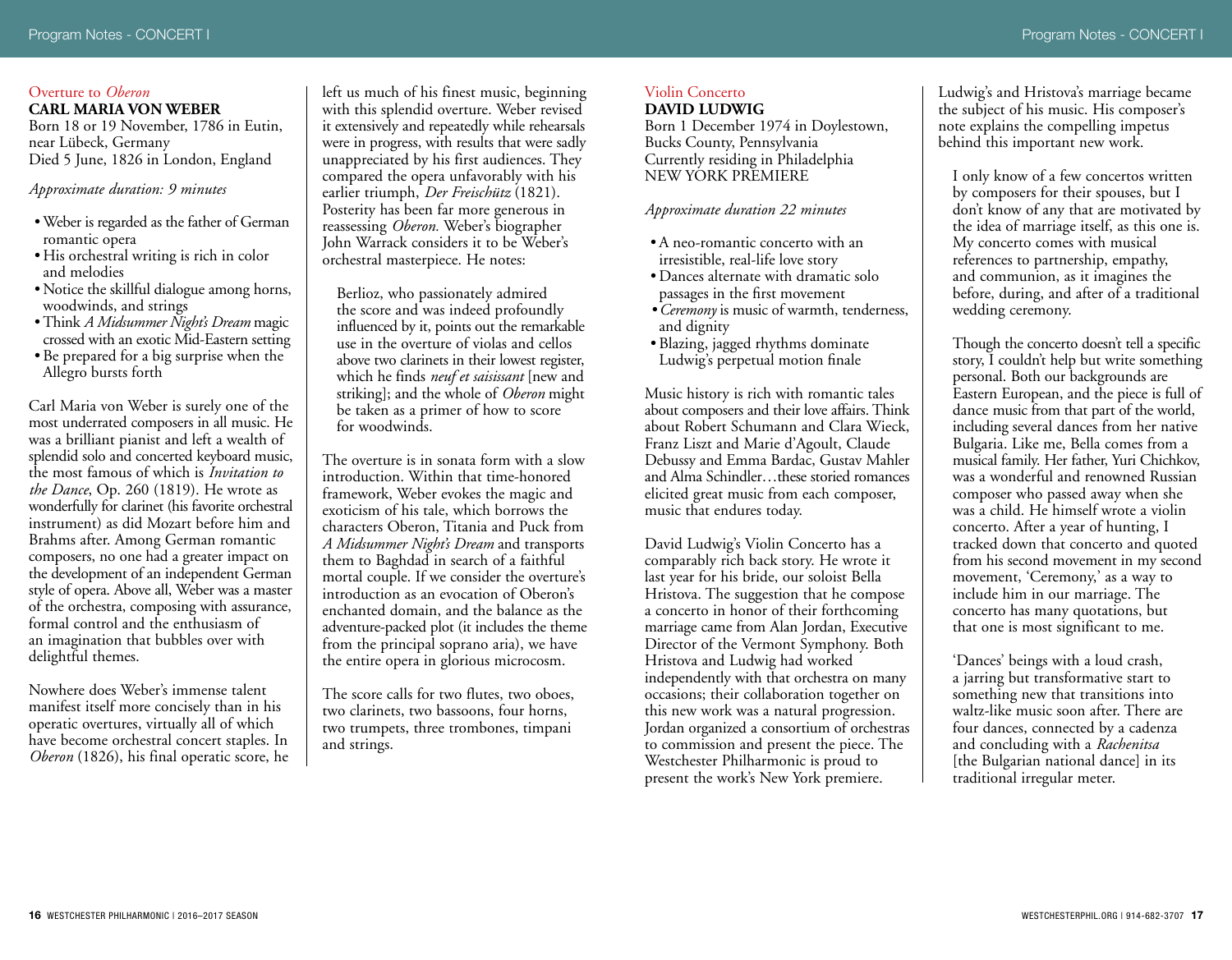'Ceremony' follows the progression of the wedding ritual. A slowly unraveling processional is woven through the fabric of this movement, culminating in musical rings created by the rise and fall of the violin against solo instruments in the orchestra.

'Festival' is my version of a *Krivo Horo* [Crooked Dance] that captures the way people attempt to walk home after a great party. The music is celebratory to the end, reflecting the coming together of a community inspired by two people promised to preserve each other's well being for the rest of their lives.

The concerto's three movements vary widely in mood. The apocalyptic start of *Dances* alternates with a series of rhapsodic violin passages, presently settling into an intense dialogue with pulsating energy coming from the orchestra. It is all driving toward the dramatic cadenza, which fairly bristles with violinistic fireworks. The movement's concluding dance is a foot-tapping, heartpounding romp.

*Ceremony* is the concerto's emotional heart. Though Ludwig's description focuses on the wedding proper, the movement comes across as love music: warm, tender, melodious, and serene. His exuberant finale demonstrates his skill as an orchestrator, for example in a brilliant passage for percussion and brass.

Throughout, he has clearly written to Ms. Hristova's strengths. In atmosphere, the lyricism and sinew of the violinistic writing, and orchestral brilliance, Ludwig's concerto shares similarities with Samuel Barber's Violin Concerto. This new piece holds up well to the comparison, and promises to enter the pantheon of great American works.

Ludwig has good genes; his family is what is popularly known as musical royalty. His uncle is the American pianist Peter Serkin. His grandfather was the Hungarian-born pianist Rudolf Serkin (1903-1991), and his great-grandfather the violinist, conductor, and composer Adolf Busch (1891-1952). After completing degrees at Oberlin College and the Manhattan School of Music, Ludwig earned a PhD at the University of Pennsylvania. He pursued additional post-graduate study at Philadelphia's Curtis Institute of Music with Richard Danielpour, Jennifer Higdon, and Ned Rorem, and at New York's Juilliard School with John Corigliano.

He is the recipient of multiple honors, including fellowships at the Yaddo and MacDowell artist colonies, a Theodore Presser Foundation Career Grant, and awards from New Music USA, the American Composers Forum, American Music Center, and the National Endowment for the Arts. Ludwig currently serves on the composition faculty at Curtis, where he also coordinates artistic programs and directs the Curtis Contemporary Music Ensemble.

His Violin Concerto was jointly commissioned by the Vermont Symphony, Kansas City Symphony, Louisville Orchestra, Quad City Symphony Orchestra Association, Reno Chamber Orchestra, Rogue Valley Symphony, Westchester Philharmonic, and Delaware Symphony Orchestra.

Ludwig's concerto is scored for two flutes, two oboes, two clarinets, two bassoons, three horns, two trumpets, trombone, timpani, a large percussion battery [tam tam, medium gong, low Almglocken, sizzle cymbal, bass drum, bass tom, high triangle, medium cymbal, vibraphone, medium woodblock], solo violin and strings.

#### Symphony No. 4 in E minor, Op. 98 **JOHANNES BRAHMS**

Born 7 May, 1833 in Hamburg, Germany Died 3 April, 1897 in Vienna, Austria

#### *Approximate duration 39 minutes*

- E minor is a tonality associated with mourning and sadness
- Brahms used this dark key center to frame a symphony of power and emotional breadth
- His gentle Andante starts in the ancient Phrygian mode, then restates the theme in major mode
- •Try keeping track of the variations in the finale; there are 30 of them, but each passes fairly quickly

Brahms once remarked that his Fourth Symphony had been written in Mürzzuschlag, in the Styrian alps, a place, he drily pointed out, "where the cherries do not become ripe and sweet." His oblique observation tells us as much about the composer as it does the work he chose to describe by metaphor. A lifelong believer that music required no literary or descriptive association to make its statement, Brahms also recognized that his compositions demanded more concentration and effort from listeners. In his Fourth Symphony, the most unrelievedly tragic of Brahms's orchestral compositions, that effort is amply rewarded. It is a disciplined, controlled work, sometimes severe, but always profoundly human.

Brahms began work on his E minor symphony during the summer of 1884, in Mürzzuschlag. It was his custom in later years to spend the summer months in a restful, idyllic location where the beauty of nature would serve as inspiration for composing. Though Mürzzuschlag—today, a Viennese suburb—was hardly far removed from the buzzing activity of the Austrian capital, it served the purpose that the other summer holiday destinations had, and Brahms was able to concentrate on drafting

the first two movements of the E-minor Symphony. He returned to Mürzzuschlag in summer 1885 to complete it.

That September, having arranged the work for two pianos, he assembled a group of his friends in Vienna to hear a read-through. For the most part they were hesitant; Elisabeth von Herzogenberg went so far as to suggest that he withhold the work until extensive revisions were made. Eduard Hanslick, the notable critic who championed Brahms over the Wagnerites, is said to have remarked after hearing the two-piano version, "You know, I had the feeling that two enormously clever people were cudgeling one another."

#### **Wrestling with a** *chaconne*

It was the finale, consisting of 30 sequential variations on a repeated bass line, which caused the bewilderment and hesitation. Brahms had considered such an idea for almost a decade. Referring to Bach's Cantata No. 150, which includes a *chaconne*, he wrote to Clara Schumann in 1877:

The *chaconne* is, in my opinion, one of the most wonderful and most incomprehensible pieces of music…If I could picture myself writing, or even conceiving such a piece, I am certain that the extreme excitement and emotional tension would have driven me mad.

In fact he spent time with two *chaconnes* of major significance. The first was a transcription of the *Chaconne* from the Bach D minor Partita for solo violin, which he arranged for piano left hand in 1879 for Clara. (She had developed arthritis in her right hand and required a break during concert performances.) The second instance, of course, was the finale of the Fourth Symphony, in which he altered Bach's original chaconne melody to make it slightly more chromatic.

**18** WESTCHESTER PHILHARMONIC | 2016–2017 SEASON WESTCHESTERPHIL.ORG | 914-682-3707 **19** We know that Brahms had also looked at passacaglias (a closely related continuous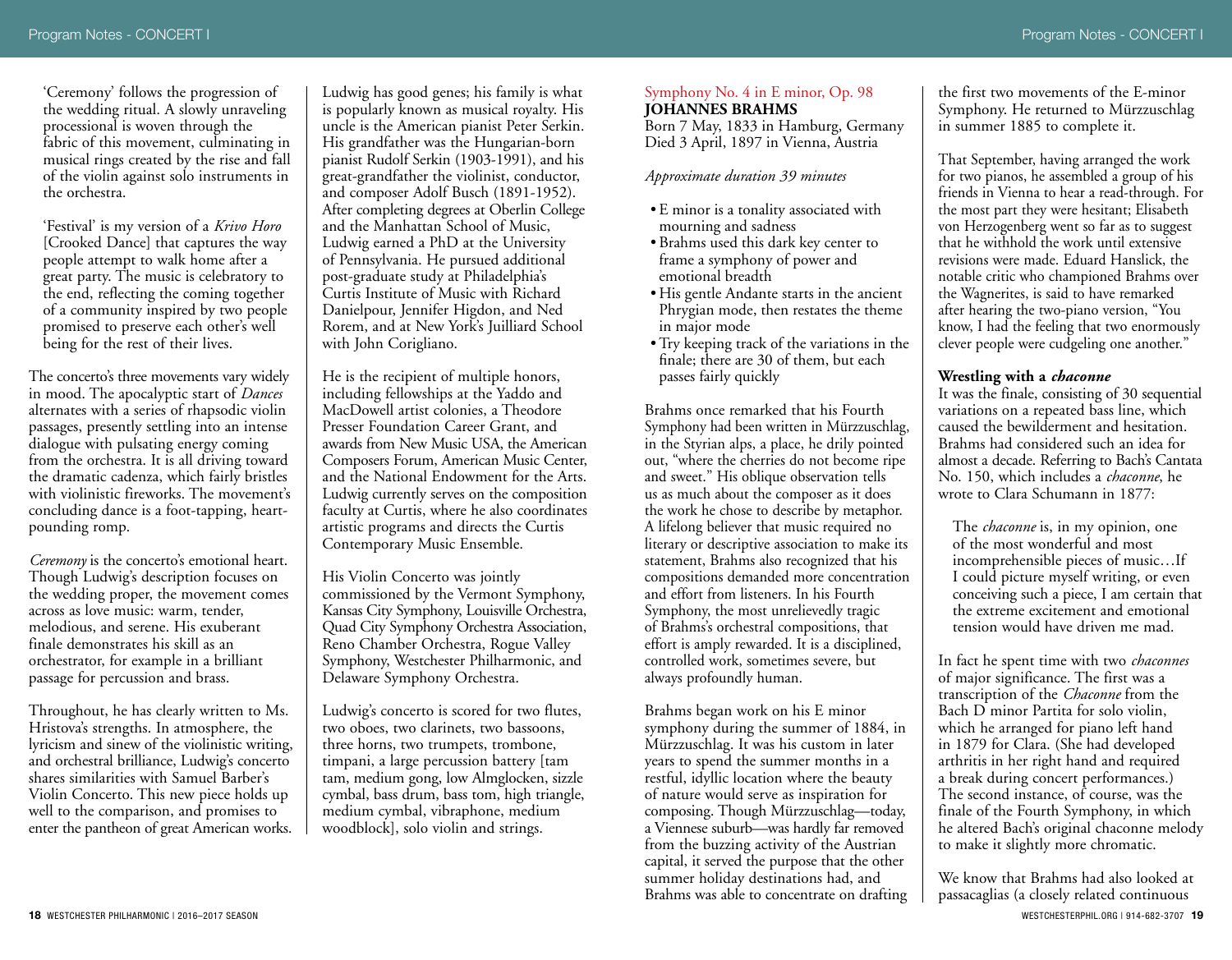variation form) by Georg Muffat (1653- 1704) and François Couperin (1668-1733) before composing the Fourth Symphony. These sources are significant, for they show us that he drew his inspiration not so much from Beethoven and Schumann, but rather from Baroque models. An austere musical character and extensive modal harmonies, particularly in the slow movement and the finale, frequently evoke the earlier era.

#### **Unusual tonality**

E minor is an exceptional key for a symphony. Only one major precedent, Haydn's 1772 *Trauersymphonie*, exists for Brahms's Fourth. *Trauer* means mourning, grief, sorrow; the key associations of E minor are clear enough. Tchaikovsky's Fifth Symphony, also in E minor, followed Brahms's by only three years; his piece too has that dark, autumnal, tragic character.

Relieving the uncompromising darkness of the outer movements are the E major *Andante* and the C major scherzo, *Allegro giocoso*. Despite their apparent release of tension, each is shadowed by constant intimations of something ominous on the horizon. Brahms achieves this by using modal harmonies to imply minor keys. He thereby underscores the faint Baroque flavor that permeates the entire symphony, culminating in his magnificent final variation set. Brahms delighted in the variations form throughout his career. In the eloquent, powerful finale, he gave us his ultimate set of variations, and a world of philosophy upon which to reflect.

The Fourth Symphony is scored for woodwinds in pairs, four horns, two trumpets, timpani and strings.

Program Notes by Laurie Shulman © 2016 First North American Serial Rights Only



Serving the tri-state area for over 25 years

**Lincoln Town Cars** 6-14 passenger Lincoln super stretches Rolls Royce For Fusion Luxury Sedans

**Airport Transportation - Weddings** Proms - Night on the Town Winery Tours - Casino Trips **Sporting Events** 

Please call us for all your transportation needs.

www.stardustlimo.com 914-962-3778



cclaimed for her passionate, powerful performances, beautiful sound, and compelling command of her instrument, violinist Bella Hristova is a young musician with a growing international career. *The Strad* has praised, "Every sound she draws is superb," and *The Washington Post* noted that she is "a player of impressive power and control." Ms. Hristova's 2016-17 season features a mix of concerto, recital and chamber music performances, as well as educational outreach activities. Her appearances include concertos with the Reno Chamber Orchestra, the Pennsylvania Sinfonia, and the Waterbury, Pensacola, Newport, Dearborn, Winchester, Knoxville, Johnson City, Charlottesville, and Winnipeg symphonies.

Ms. Hristova has performed extensively as a soloist including with Pinchas Zukerman and the Orchestra of St. Luke's at Lincoln Center, with the New York String Orchestra under Jaime Laredo at Carnegie Hall, as well as with the Buffalo Philharmonic Orchestra, the Pasadena, Charleston, Asheville, Greenwich, Vermont, Kansas City, Delaware, and Columbus symphonies and Orquesta Filarmónica de Boca del Río, Asturias Symphony Orchestra, Centro Nacional de la Música-la Orquesta, Estonian National Symphony Orchestra, Canada's National Arts Centre Orchestra, and Korea's Cheongju Symphony Orchestra. She has performed recitals at Merkin Concert Hall, the Kennedy Center, the Isabella Gardner Museum in Boston, the Weis Center for the Performing Arts, the National Museum of Women in the Arts, the Alys Stephens Center for the Performing Arts, *Free For All at Town Hall*, the Shanghai International Music Festival, and Seoul National University. Her most



Bella Hristova, violin

recent recording, *Bella Unaccompanied* (A.W. Tonegold Records), features works for solo violin by Corigliano, Kevin Puts, Piazzolla, Milstein and J. S. Bach.

A sought-after chamber musician, Ms. Hristova performs frequently with the Chamber Music Society of Lincoln Center and at many music festivals including the Young Concert Artists Festivals in Tokyo and Beijing, the Musica Viva Festival in Sydney, Australia, the Grand Teton Festival, the Kingston Chamber Music Festival, Lake Tahoe Summerfest, Lake Champlain Music Festival, the Brevard Music Festival, Music@Menlo, Music from Angel Fire, Chamber Music Northwest, the Santa Fe Chamber Music Festival, and the Marlboro Music Festival. She has appeared on Garrison Keillor's *A Prairie Home Companion* on National Public Radio.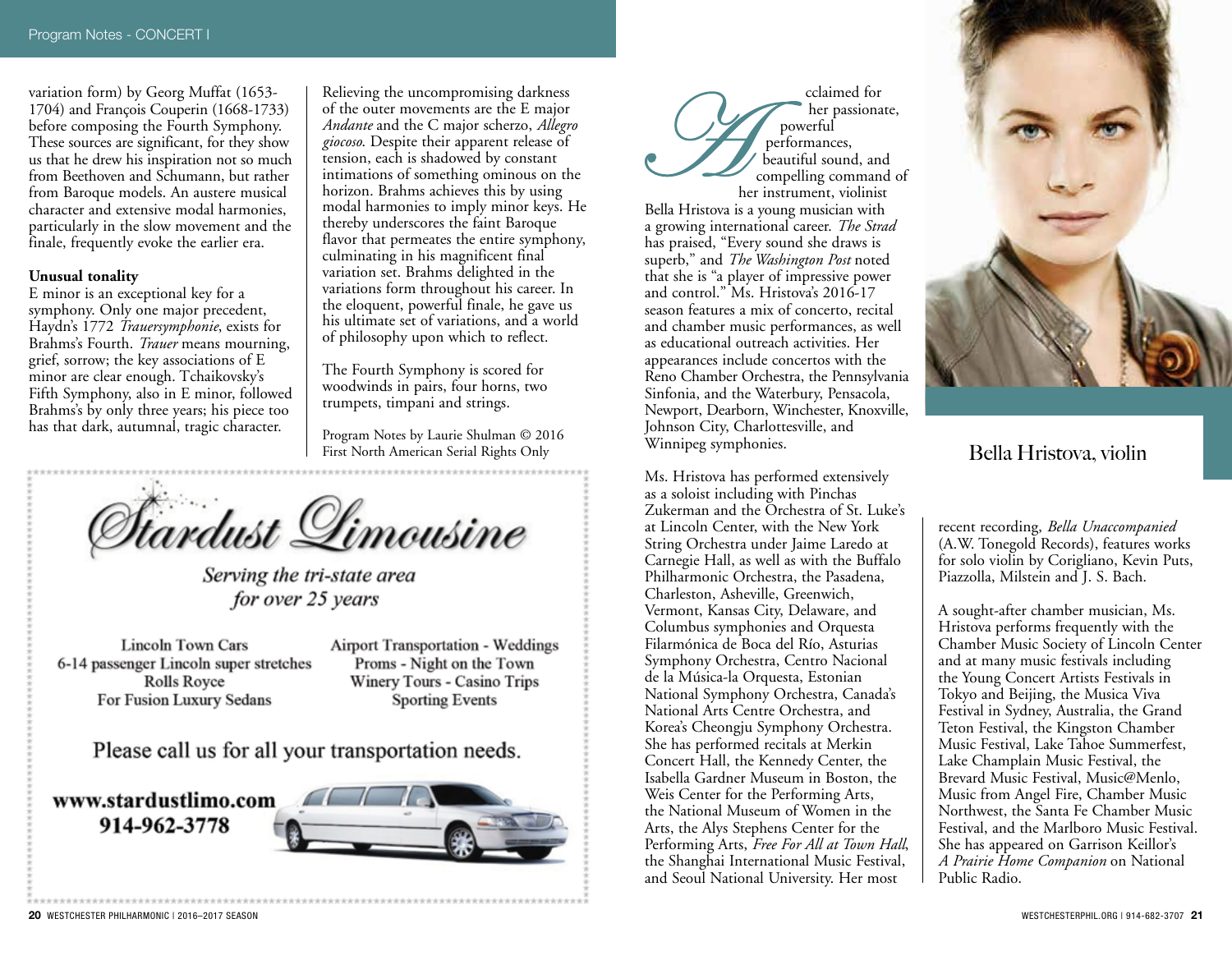Bella Hristova is the recipient of numerous prizes and awards including a 2013 Avery Fisher Career Grant, First Prize in the 2009 Young Concert Artists International Auditions, First Prize in the 2007 Michael Hill International Violin Competition in New Zealand, and was Laureate of the 2006 International Violin Competition of Indianapolis. She was awarded YCA's Helen Armstrong Violin Fellowship, the Mortimer Levitt Career Development Award for Women Artists, and the Gordon and Harriet Greenfield Foundation Artist Management Fellowship of YCA.

As a result of winning the Michael Hill International Violin Competition, Ms. Hristova made a critically acclaimed concert tour of New Zealand and a similarly acclaimed CD of solo violin works by the Belgian virtuoso Charles de Bériot (Naxos). Music Web International praised her first recording, "…this disc is an absolute winner… …The musical diversity of these pieces is a delight. None of which would count for much if they were not played with the extraordinary virtuosity and musical maturity of Bella Hristova. …Hristova combines jawdropping technical prowess with real style."

Born in Pleven, Bulgaria to Russian and Bulgarian parents, Ms. Hristova began violin studies at the age of six. At twelve, she participated in master classes with Ruggiero Ricci at the Mozarteum in Salzburg. In 2003, she entered the Curtis Institute of Music where she worked with Ida Kavafian (YCA Alumna) and studied chamber music with Steven Tenenbom. She received her Artist Diploma with Jaime Laredo at Indiana University in 2010. Ms. Hristova plays a 1655 Nicolò Amati violin, once owned by the violinist Louis Krasner.



Mr. Ludwig has written for many prominent artists, including Jonathan Biss and Jennifer Koh, eighth blackbird, ECCO, and orchestras including the Philadelphia, Minnesota, and National Symphonies. Last season included commissions and performances with the Dover and Borromeo quartets, Pittsburgh Symphony, and the eight-orchestra consortium commission of a new violin concerto for his wife, acclaimed violinist Bella Hristova, which you will hear today.

Other recent commission and performance highlights include *Titania's Dream* for the Kalichstein-Laredo-Robinson Trio, *Swan Song* for Benjamin Beilman commissioned by Carnegie Hall, and *Pictures from the Floating World* commissioned by the Philadelphia Orchestra for bassoonist Daniel Matsukawa and conductor Yannick Nézet-Séguin. An award-winning film composer, Mr. Ludwig scored Michael Almareyda's adaptation of Shakespeare's *Cymbeline* (Lionsgate), produced by Anthony Katagas (*Twelve Years a Slave*) and starring Ed Harris, Ethan Hawke, Milla Jovovich, and Dakota Johnson. The film was awarded a top spot and premiere at the Venice Film Festival.

Mr. Ludwig is the recipient of the First Music Award, a two-time winner of the Independence Foundation Fellowship, and a Theodore Presser Foundation Career Grant, as well as awards from New Music USA, American Composers Forum, American Music Center, and the National Endowment for the Arts. Choral Arts Philadelphia honored him as a City Cultural Leader in 2009 and released a recording of his complete choral works in 2012.

Mr. Ludwig has had multiple residencies at the Yaddo and MacDowell artist colonies and the Isabella Gardner Museum. After three years as Composerin-Residence with the Vermont Symphony, he is now their New Music Advisor. He directs composition programs at the Atlantic and Lake Champlain Festival, has served on the faculty of Yellow Barn and the Ravinia Steans Institute, and is Artistic Director of the Curtis Young Artist Summer Program. Mr. Ludwig was in residence at the Shanghai

*"[Ludwig] deserves his growing reputation as one of the up-andcomers of his generation."* 

## *– Chicago Tribune*

International Summer Music Festival in 2012, and is resident composer for the STUDIO2021 Ensemble at Seoul National University. Other residencies include the Lake George Festival, the Kingston Chamber Music Festival, and 2015 Composer-in-Residence at Music from Angel Fire.



# David Ludwig, composer

Born in Bucks County, P.A., David Ludwig comes from several generations of prominent musicians including grandfather Rudolf Serkin and greatgrandfather Adolf Busch. He holds degrees from Oberlin, The Manhattan School, Curtis Institute, The Juilliard School, and a PhD from the University of Pennsylvania. Mr. Ludwig serves on the composition faculty of Curtis where he is the Gie and Lisa Liem Dean of Artistic Programs and Performance and director of the Curtis 20/21 Contemporary Music Ensemble.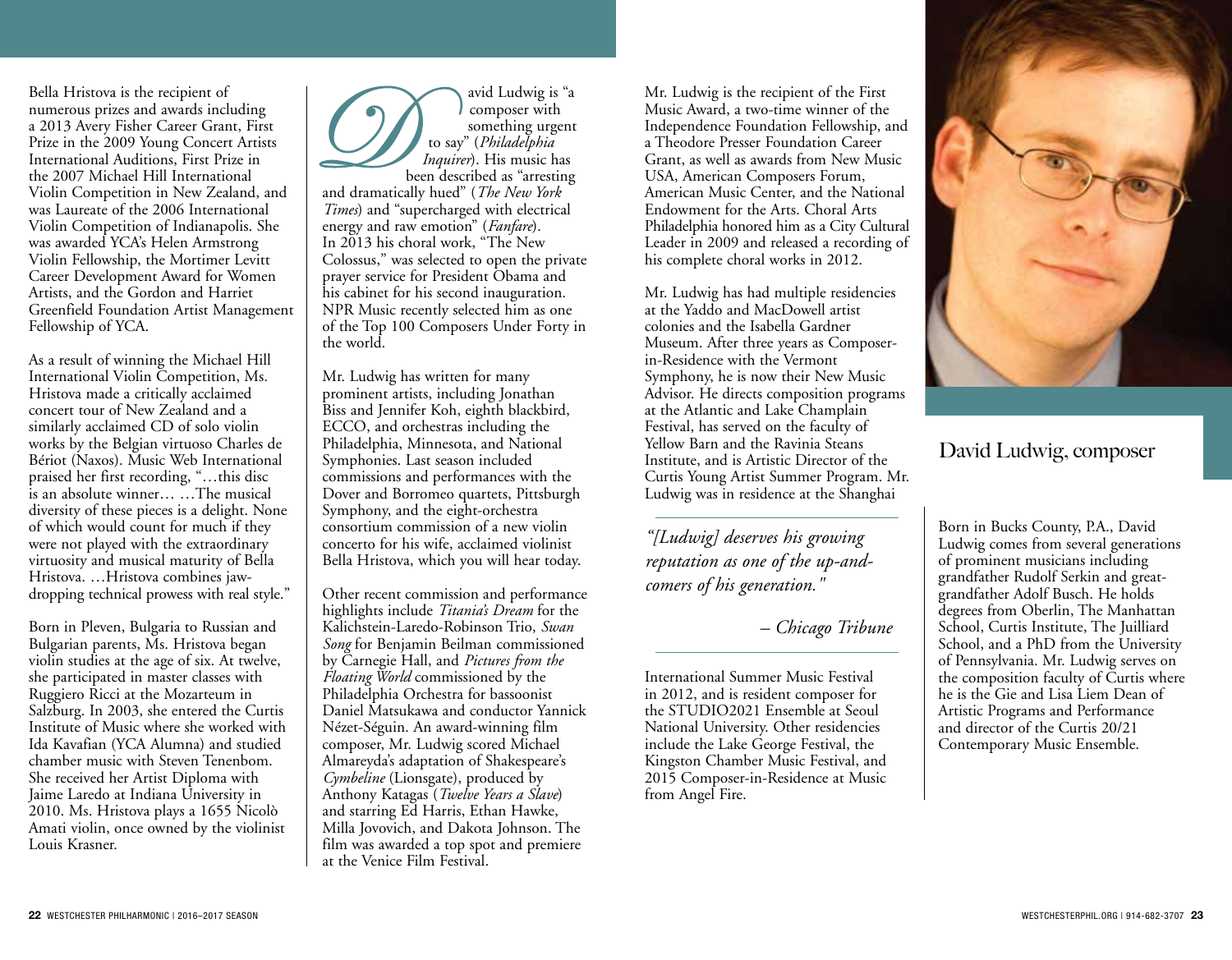

A 75-MINUTE ENTERTAINMENT EXPERIENCE FEATURING 2 COMEDIC HOSTS AND 5-7 LIVE STREET<br>PERFORMANCES ABOARD THE WORLD'S ONLY MOVING THEATER WITH FLOOR-TO-CEILING GLASS WINDOWS AND STADIUM-STYLE SEATING! 5TH ANNUAL HOLIDAY EDITION STARTS NOV. 7<sup>96</sup>!

f **U** C The Ride NYC

 $_{\odot}$ 

EXPERIENCETHERIDE.COM

# Jaime Laredo, Principal Conductor

erforming for over six decades before audiences across the globe, Jaime Laredo has excelled in the multiple roles of soloist, conductor, recitalist, pedagogue, and chamber musician. Since his stunning orchestral debut at the age of eleven with the San Francisco Symphony, he has won the admiration and respect of audiences, critics and fellow musicians with his passionate and polished performances. That debut inspired one critic to write: "In the 1920's it was Yehudi Menuhin; in the 1930's it was Isaac Stern; and last night it was Jaime Laredo." His education and development were greatly influenced by his teachers Josef Gingold and Ivan Galamian, as well as by private coaching with eminent masters Pablo Casals and George Szell. At the age of seventeen, Jaime Laredo won the prestigious Queen Elisabeth

of Belgium Competition, launching his rise to international prominence. With 2009 marking the  $50<sup>th</sup>$  anniversary of his prize, he was honored to sit on the Jury for the final round of the competition.

Starting off the 2016-17 season, Mr. Laredo will tour as a soloist with his wife, cellist Sharon Robinson, with a performance of André Previn's acclaimed Double Concerto for Violin and Cello, with the Delaware Symphony. Performances of this work, commissioned specifically for the duo, received raves throughout the past two seasons with the Cincinnati Symphony, Kansas City, Austin, Detroit, Pacific and Toronto symphony orchestras, as well as the Deutsche Kammerphilharmonie Bremen and the Swedish Chamber Orchestra. A new

 $\bigcap$ 

# WESTCHESTER PHILHARMONIC and **STAGEVIEW**

## STAGEVIEW: your paperless program book

Scan the code located to the left with your smart device for additional information on the show, or visit www.stageview.co/wes

**SOCIAL** 

NO APPS. NO DOWNLOADS Access your program book quickly and

securely without a

INTERACTION **PURCHASE TICKETS** Purchase tickets for upcoming

212-221-0853

cumbersome download. sit in the audience. Connect to your favorite venue and performers while you shows right from your seat.